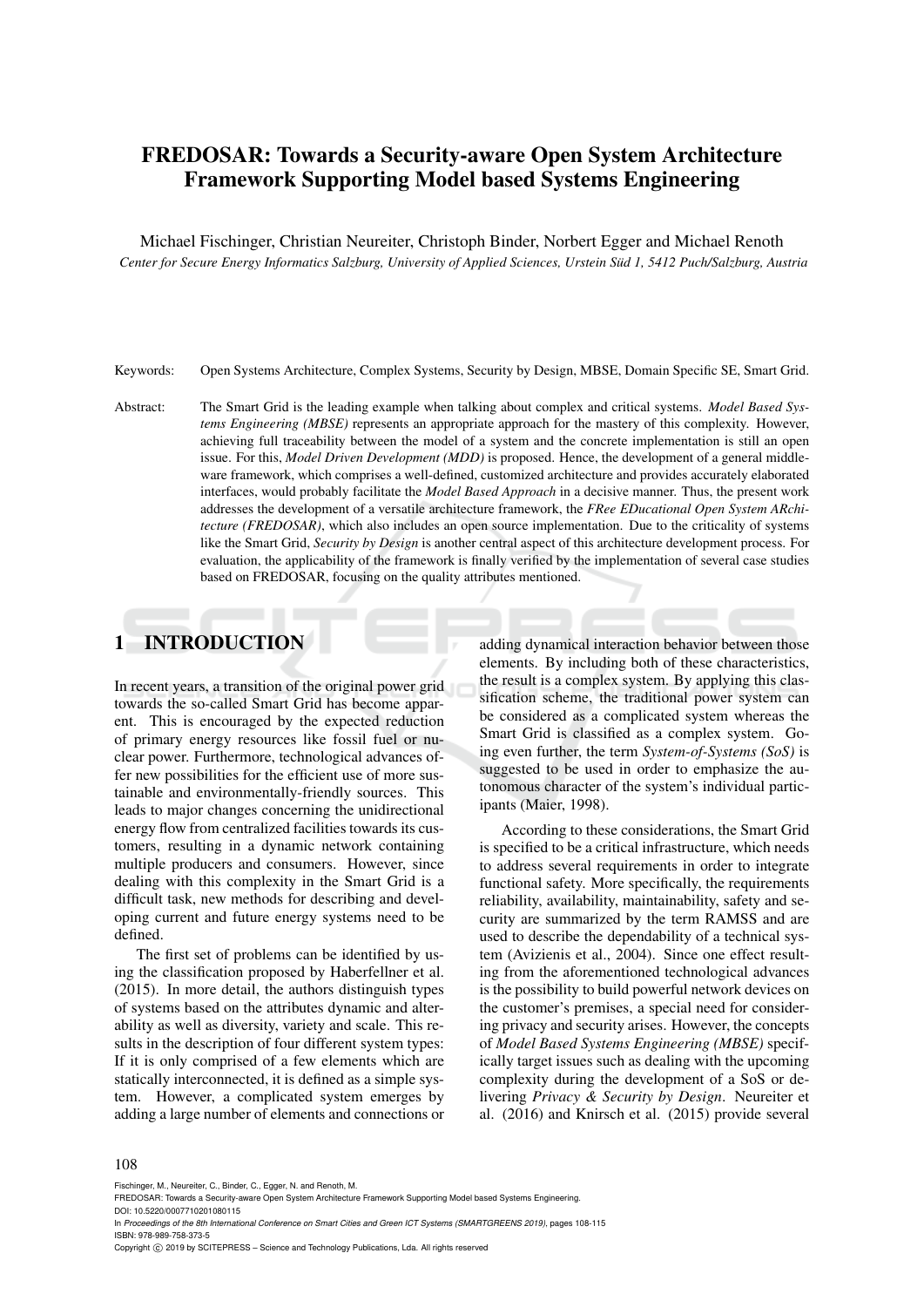examples on how those issues are addressed by applying the methods introduced by MBSE for developing domain-specific system architectures. Furthermore, the approach for *Domain Specific System Engineering (DSSE)* (Neureiter, 2017) is a result of several years of research and use in international projects. The research mentioned introduced an *Integration Toolchain* to illustrate the holistic workflow, which describes an optimized development process for systems based on the Smart Grid and inherits consistent supporting methods for developing in different phases throughout the whole life-cycle of a system.

Therefore, this paper introduces the conception and development of an open systems architecture framework that enables the application of complex systems. By doing so, the special focus of the framework is the seamless integration into the DSSE approach and to deliver security by design. Therefore, the remainder of this contribution is structured as follows: In Section 2, an overview of already existing frameworks with similar objectives and open aspects in this area is given, before relevant features are extracted. Based on these features, in Section 3, the requirements for the development are specified. After that, the implementation details of the framework itself are stated in Section 4. However, to demonstrate the applicability of the implemented architecture, a PoC implementation is taken for evaluation in Section 5. Finally, in Section 6 the paper is summarized and then the conclusion is given.

## 2 RELATED WORK

SCIENCE *A*NI

This section gives an overview of the state-of-the-art and the related work. Basically, the idea of establishing generic software architecture frameworks is not new. Hence, existing solutions and attempts for comparable problem formulations have been analyzed and evaluated.

 $\mathsf{H}$ 

The *AUTomotive Open System ARchitecture (AU-TOSAR*) (Fürst et al., 2009) is therefore the first architecture (framework) to be mentioned. AUTOSAR is a middleware platform for the automotive industry. The standardization of base functionality, the scalability of systems, the transferability of software to different control devices, the cooperation between various manufacturers and the development of highly dependable systems have been the major incentives for founding an open systems architecture framework in the automotive domain. There are obviously some parallels within the given problem formulations. A central aspect is therefore that the software components of AUTOSAR are generated from software

models. Besides some of the non-functional requirements, this model based approach is a potential aspect, where the intended framework probably could refer to the architecture of AUTOSAR.

Drawing the attention from the approaches of AU-TOSAR in automotive engineering to the Smart Grid and other domains leads to a number of frameworks and architectures that could perhaps be taken as base for further implementations. The most famous solution are probably *OpenHAB* and *Eclipse SmartHome*, shortly described by Kreuzer (2014). Basically, they address the IoT sector and Smart Home. The primary goal is the consolidation of various technologies by adding a framework that acts as an abstraction layer. The implementation is based on  $OSGi<sup>1</sup>$ . The research of Pichler et al. (2015) therefore additionally compares potential OSGi based solutions for *Customer Energy Management Systems (CEMS)*. Especially for security- and privacy-related requirements Pichler et al. show, that there is still a great need to catch up.

Summing up the lessons learned from the stateof-the-art analysis, it turns out that there are already a couple of approaches and frameworks addressing modular architectures for IoT. Nevertheless, there are a number of missing features regarding to a model based approach and the abovementioned toolchain integration. Under these circumstances, it makes sense to pursue the implementation of a new, customized framework, the *FRee EDucational Open System ARchitecture (FREDOSAR)*. FREDOSAR for the main part addresses the following features:

Feature Security by Design: The work of Pichler et al. (2015) points out, that the most popular comparable frameworks primarily focus on operational functionality. Topics like security and privacy are often disregarded or regarded marginally. For this very reason, the present work also tries to draw its attention to applicable security-related research issues, to make the framework also prepared for trustable environments and applications.

Feature Model Based Approach: As FRE-DOSAR is generally addressing applications in complex, heterogeneous and distributed systems, the framework should also be designed as a feasible tool to obtain full traceability according to the stated approaches in MBSE. The architecture design is guided by the systems engineering approach proposed by Neureiter (2017). *Model Driven Development (MDD)* in a well-defined environment could close the traceability gap between the model of a system and the concrete implementation.

<sup>1</sup>https://www.osgi.org/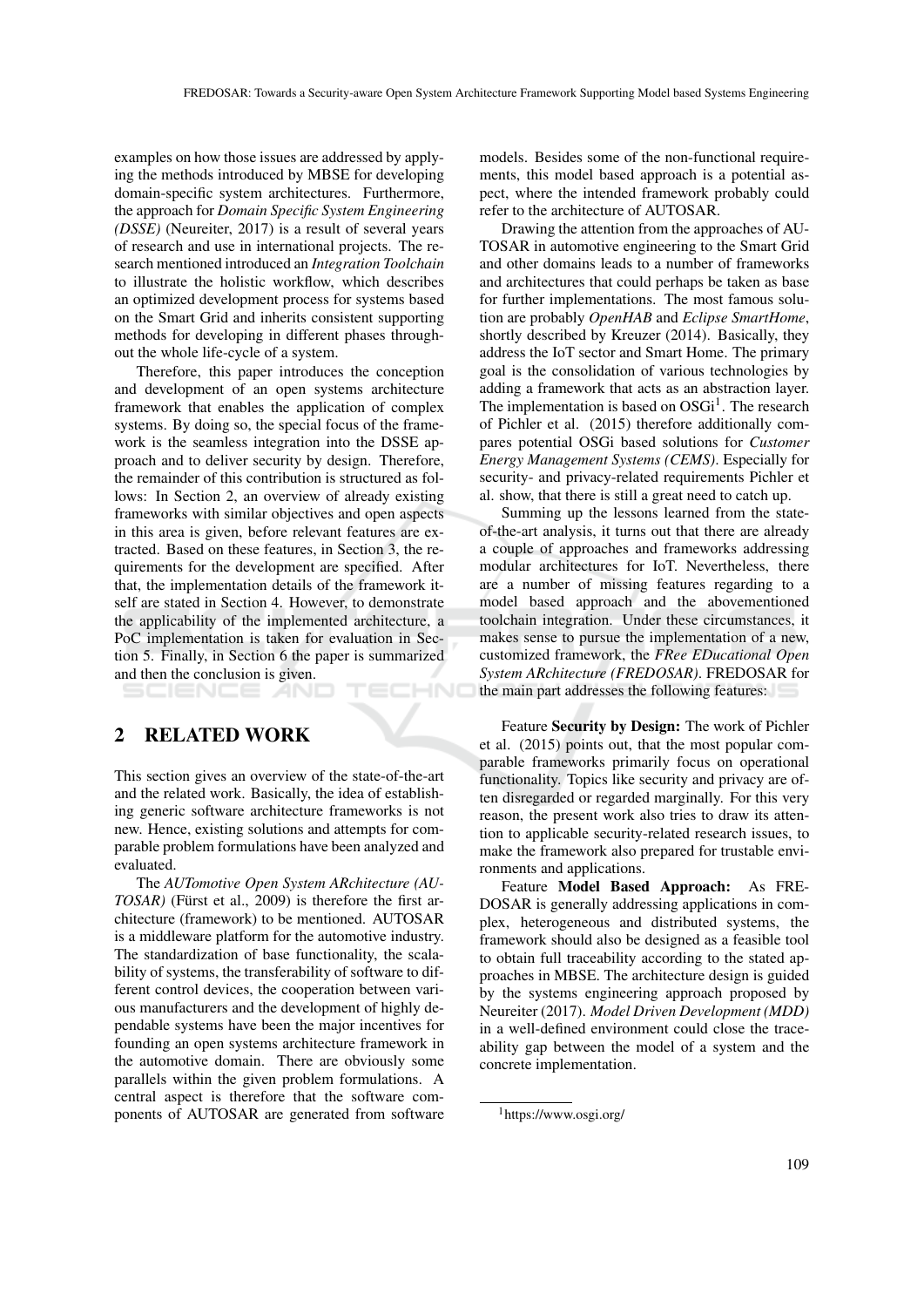### How to Address Security by Design?

A central architecture decision regarding the security concept is to follow a layered architecture including appropriate security levels. Thus, there are differing permissions and restrictions which are bound to the FREDOSAR layers *Core*, *Management*, *Service* and *Application*. Another aspect of the security concept is a proper integration of common security practices in regard to integrity and confidentiality as well as making use of encryption mechanisms and protocols.

### How to Address the Model Based Approach?

Due to the absence of an adequate implementation platform Neureiter (2017) describes the model based source code generation as "rather visionary". Based on the *SGAM Toolbox* and the related toolchain integration, it is described as one of the research issues to be further attended to. For that very reason a part of the toolchain is particularly emphasized in Figure 1. The goal of the depicted Model Based Approach therefore is the transfer from a detailed functional description in an architecture model to concrete executable software. Regarding this key challenge, the framework's architecture has to be designed in a modular and precisely defined manner, offering clearly structured interfaces, that can later be traced to detailed architecture model descriptions across the layers of SGAM.



Figure 1: Toolchain Integration.

Basically, the Model Based Approach and the link to the toolchain is an attempt to enhance the general awareness concerning the relevance of MBSE, especially for SoS. Hence, the approach is applicable for various domains. Applications in other domains follow the same procedure using other domain specific languages and toolboxes like the *RAMI 4.0 Toolbox* (described by Binder et al. (2019)) for industrial purposes.

After formulating the most relevant features Section 3 pays attention to the requirements engineering, followed by the concrete implementation of FRE-DOSAR in Section 4.

## 3 REQUIREMENTS

The requirements engineering process as well as the concrete elaborated requirements are based on the intended features. The requirements engineering process included software architects, software developers, domain experts and stakeholders as well as users.

### 3.1 Non-functional Requirements

The non-functional requirements have been selected from a number of common quality attributes. The extracted requirements are listed in Table 1. Finally, these requirements have been considered as highly relevant to address the chosen features.

Table 1: Non-Functional System Requirements.

| No. | Requirement                                       |
|-----|---------------------------------------------------|
| 1.1 | Modularity: Separation of Concerns and            |
|     | Loose Coupling should be fulfilled by imple-      |
|     | menting well-defined interfaces.                  |
| 1.2 | <b>Extensibility:</b> The software should provide |
|     | the ability to be simply extended without in-     |
|     | fluencing the running system.                     |
| 1.3 | Autonomy: The software components on the          |
|     | application layer should be kept completely       |
|     | stand-alone according to dependencies be-         |
|     | tween each other.                                 |
| 1.4 | Updatability: The framework should pro-           |
|     | vide the ability to update any of the systems     |
|     | software components on the fly.                   |
| 1.5 | Dependability: The software should be kept        |
|     | reliable and stable and should automatically      |
|     | react to failures (e.g. by restarting).           |
| 1.6 | <b>Configurability:</b> The system should provide |
|     | an interface to centrally configure applica-      |
|     | tions and/or services.                            |

### 3.2 Security-related Requirements

This section addresses security-related requirements that are relevant for service-oriented architectures (SOA) in critical domains. Based on Hafner et al. (2008), *Confidentiality* and *Integrity* have been taken as hypernym for a chosen set of security requirements. The specified security-related requirements that have for now been estimated for FREDOSAR are listed in table 2. As a basic principle, the systems architecture should strive towards a secure solution. Thus, the chosen process for (architecture) development includes an ongoing security requirements engineering, approaching upcoming changes regarding to technology, security or privacy aspects.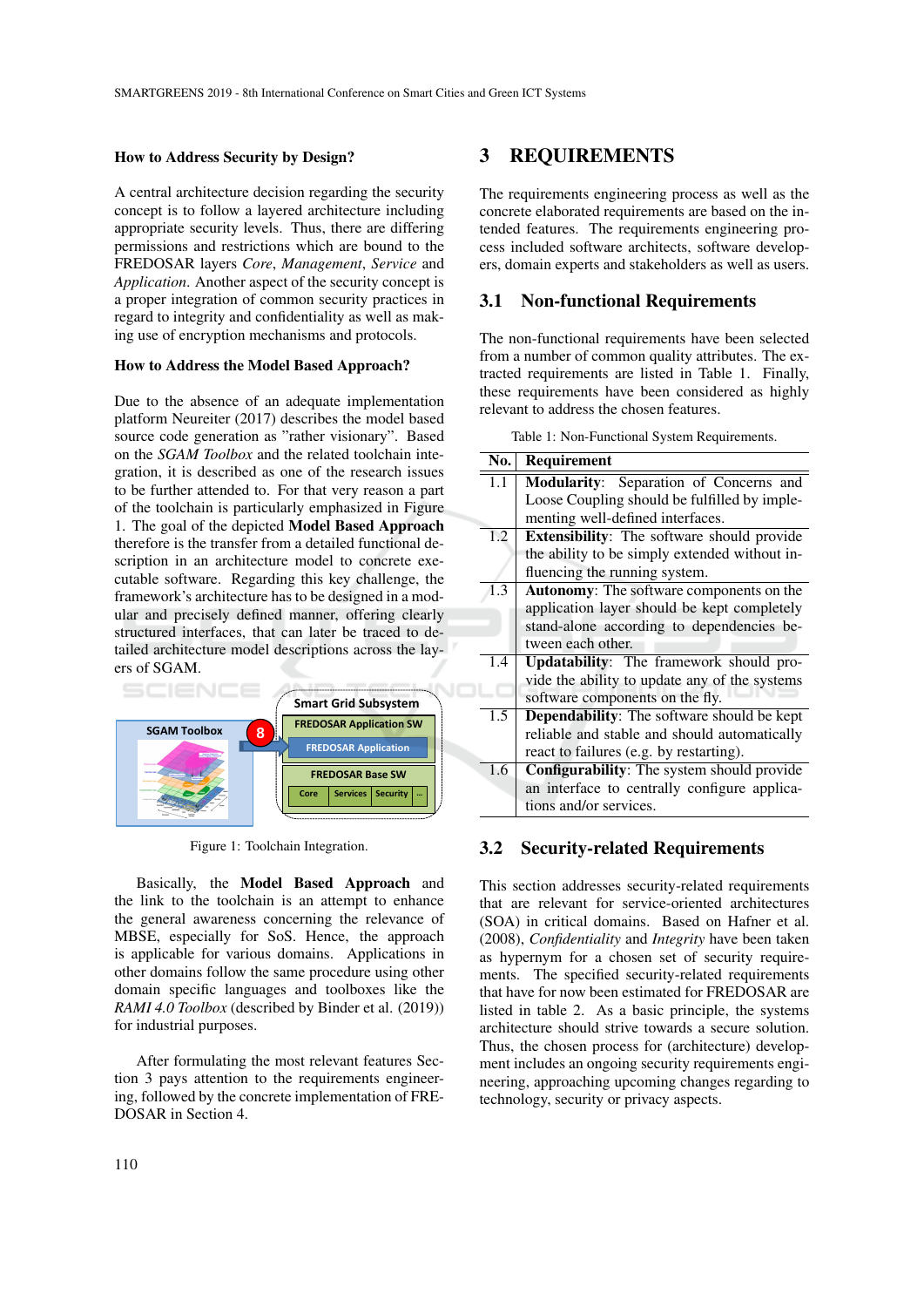| No. | <b>Requirement</b>                               |
|-----|--------------------------------------------------|
| 2.1 | <b>Integrity:</b> The framework should provide   |
|     | the ability to verify the integrity of any ap-   |
|     | plication to be executed.                        |
| 2.2 | <b>Confidentiality:</b> The framework should re- |
|     | strict the access to internal communication      |
|     | channels to a minimum. Each software com-        |
|     | ponent should only be able to receive content    |
|     | that directly concerns it.                       |
| 2.3 | <b>Access Control:</b> The framework should con- |
|     | fine the service access of applications to a     |
|     | minimum, considering their defined rights.       |
| 2.4 | <b>Standard Encryption Protocols Support:</b>    |
|     | The framework should support the standard        |
|     | encryption protocols HTTPS and TLS.              |

Table 2: Non-Functional Security-related Requirements.

### 3.3 Functional Requirements

In the course of an extensive functional requirements analysis, it turned out that keeping the functional requirements in the framework's base software as general and clear as possible is necessary to achieve a comprehensive, well-defined architecture. The more use case specific requirements will therefore be dedicated to the corresponding application software. The finally elaborated functional requirements are stated in Table 3. The clarity and abstraction of the chosen requirements is a fundamental concept to support the Model Based Approach.

Table 3: General Functional Requirements.

| No.              | Requirement                                   |
|------------------|-----------------------------------------------|
| 3.1              | <b>Internal Communication Interface:</b> The  |
|                  | software should provide a simple interface    |
|                  | for internal communication between applica-   |
|                  | tions and/or other system components.         |
| 3.2              | <b>Defined Communication Service Inter-</b>   |
|                  | faces: The software should provide a general  |
|                  | and simple interface to implement any exter-  |
|                  | nal technology or service (I/O) considering   |
|                  | the concomitant communication protocol.       |
| 3.3              | <b>Defined Communication Data Structures:</b> |
|                  | The software should define well-formed data   |
|                  | structures for communication between inter-   |
|                  | nal components or applications as well as     |
|                  | communication to external services.           |
| $\overline{3.4}$ | Technology- and Address Management:           |
|                  | The system should offer the functionality for |
|                  | centrally managing multiple communication     |
|                  | technologies and the associated address data. |

## 4 FREDOSAR

This section gives an overview of the concrete architecture of FREDOSAR as well as an insight into some implementation details. The results shown are selective aspects of the associated development. As the progressing work for FREDOSAR does not only include the architecture development but also an Open Source implementation<sup>2</sup>, this paper also comprises the most relevant implementation details and technology decisions. Based on incentives from the stateof-the-art for middleware platforms, a SOA has been chosen, using Java and OSGi for implementation. Apache Felix<sup>3</sup> in version 5.4.0 and higher is suggested for execution.

## 4.1 The *Core* System

Figure 2 illustrates the component model of the architecture. FREDOSAR comprises a layer for *Core*, *Management* and *Service* components in the basic software and a layer for *Application* components in the application layer.

The major and most important part of FRE-DOSAR is called the *Core* system. In short, the *Core* defines all relevant interfaces, the management of services, communication, typical data structures and further central functionality. A visualization of the *Core* can be seen in the green area of Figure 2. It will be described below. **JBLICATIONS** 

### Interfaces and Types Definition

In the FREDOSAR core the standard interfaces for all further components or services are defined and provided by the *Interfaces* bundle. For standard data structures the *Types* bundle has been established. It centrally handles and provides previously defined *Data Transfer Objects (DTO)*. This architectural decision is a crucial step to reach the maximum level of autonomy. According to the external package dependencies, all other components are therefore only dependent on these two bundles.

### The FREDOSAR Whiteboard Pattern

One of the used patterns for FREDOSAR is a slightly modified implementation of the *Whiteboard Pattern* (OSGi Alliance, 2004). In the FREDOSAR implementation, two *OSGi Service Trackers* have been coupled. This concept guarantees control over service

<sup>2</sup>https://www.fredosar.org

<sup>3</sup>http://felix.apache.org/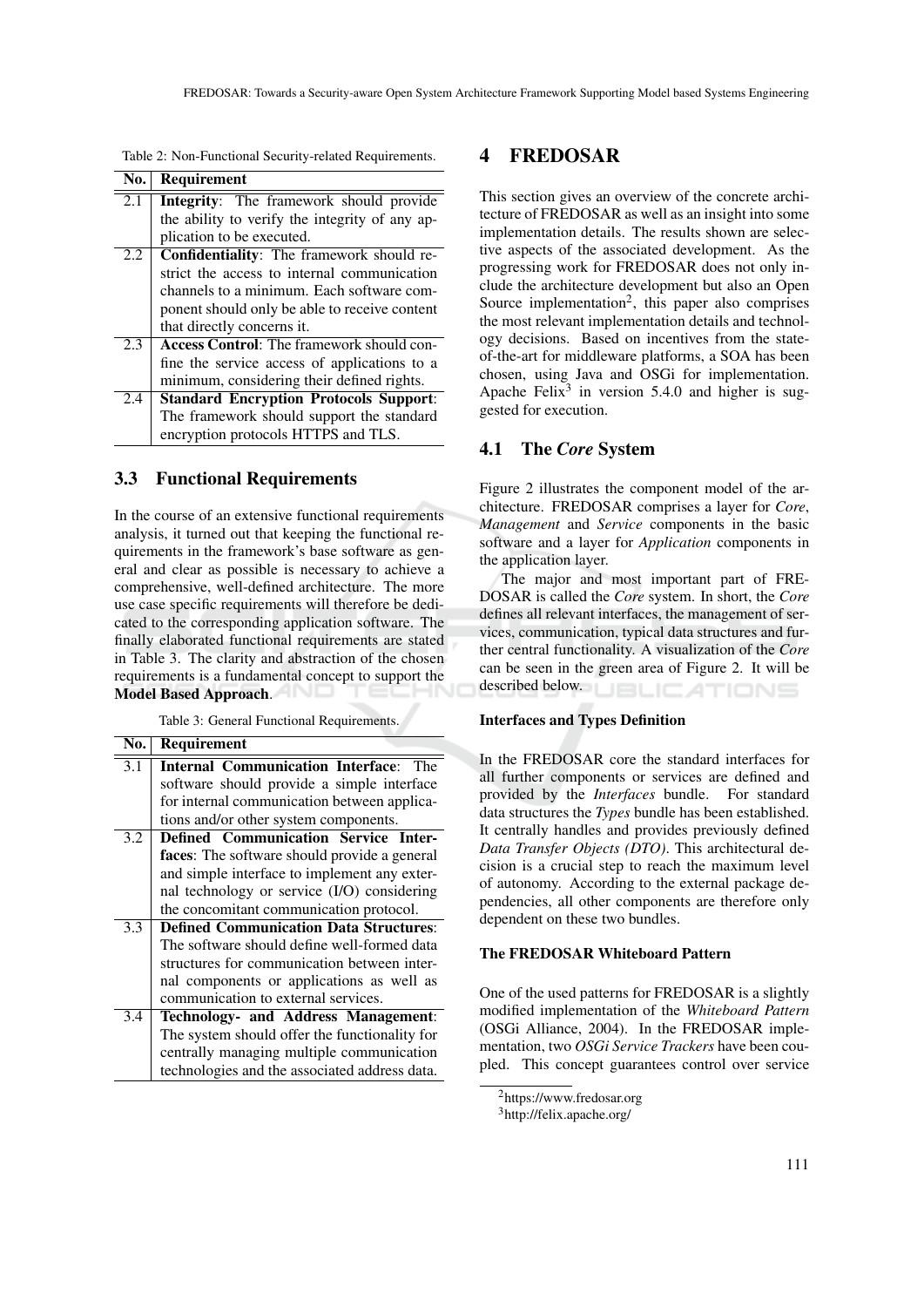

Figure 2: FREDOSAR Layered Architecture Model.

TECHNO

restrictions during the service injection. The whiteboard pattern of FREDOSAR further comprises a special convention. If a service or application wants to access any of the core services, it has to implement the corresponding *aware* interface. All in all the whiteboard pattern has been customized to meet the needs and requirements of FREDOSAR. This means, that regardless of whether using service injection or extending the framework's functionality with further services, this pattern must be applied to meet the FREDOSAR convention.

# Internal Communication

The component for internal communication or Inter Process Communication (IPC) is realized in the *Messaging* bundle, which is a central unit of the core system. The bundle comprises two essential service interfaces. The first, the *MessageConsumer* provides the ability for applications or other bundles to register for specific *Topics*, which is comparable with a queue or a channel. The implemented patterns also imply a solution for a messaging topic restriction for incoming messages. To send an internal message to another application or component, the second service interface, the *MessagingService*, can be applied. Having regard to the restriction for outgoing messages, the sending applications rights according to the outgoing topic have to be checked before sending the message. This is done by the OSGi Service Tracker using a Proxy Pattern for the management of the individual rights of applications.

### External Communication

The interfaces for external communication have been realized in the *Communication* bundle. The services

for the technologies are made available via service injection and are delivered in a map, including all permitted service implementations. They can be accessed by making an application bundle *CommunicationServiceAware*. Each of the supplied services comprises a method for sending messages, which has to be implemented individually for any declared *CommunicationService*. The sending method of the interface expects a specific data structure according to the message to be sent (EventDTO) as well as a data transfer object including the receiver information (Address-DTO). In this respect address management is also part of the *Communication* bundle. It is implemented as *AddressService* and can be accessed via *AddressServiceAware*. The service includes functionality for managing addresses and the associated technologies.

As most external communication services are in fact bidirectional, a topic for incoming messages has to be established. Therefore, the internal messaging service is consulted. Each external communication service in consequence implements the *MessagingServiceAware* interface and possesses a fixed topic for incoming messages, which is a reserved string based on the underlying technology. This pattern has to be complied with any new external communication service implementation.

Besides to the above in detail described functionality, patterns and services, further implemented general core services have to be mentioned in short. In particular, FREDOSAR also includes a *Console Logger*, a *Web Server* implementation, a *Data Store* service interface offering data storage solutions and a *Mapping* service for the mapping of Java objects to defined strings and vice versa. Further aspects to be discussed are the management an the service layer.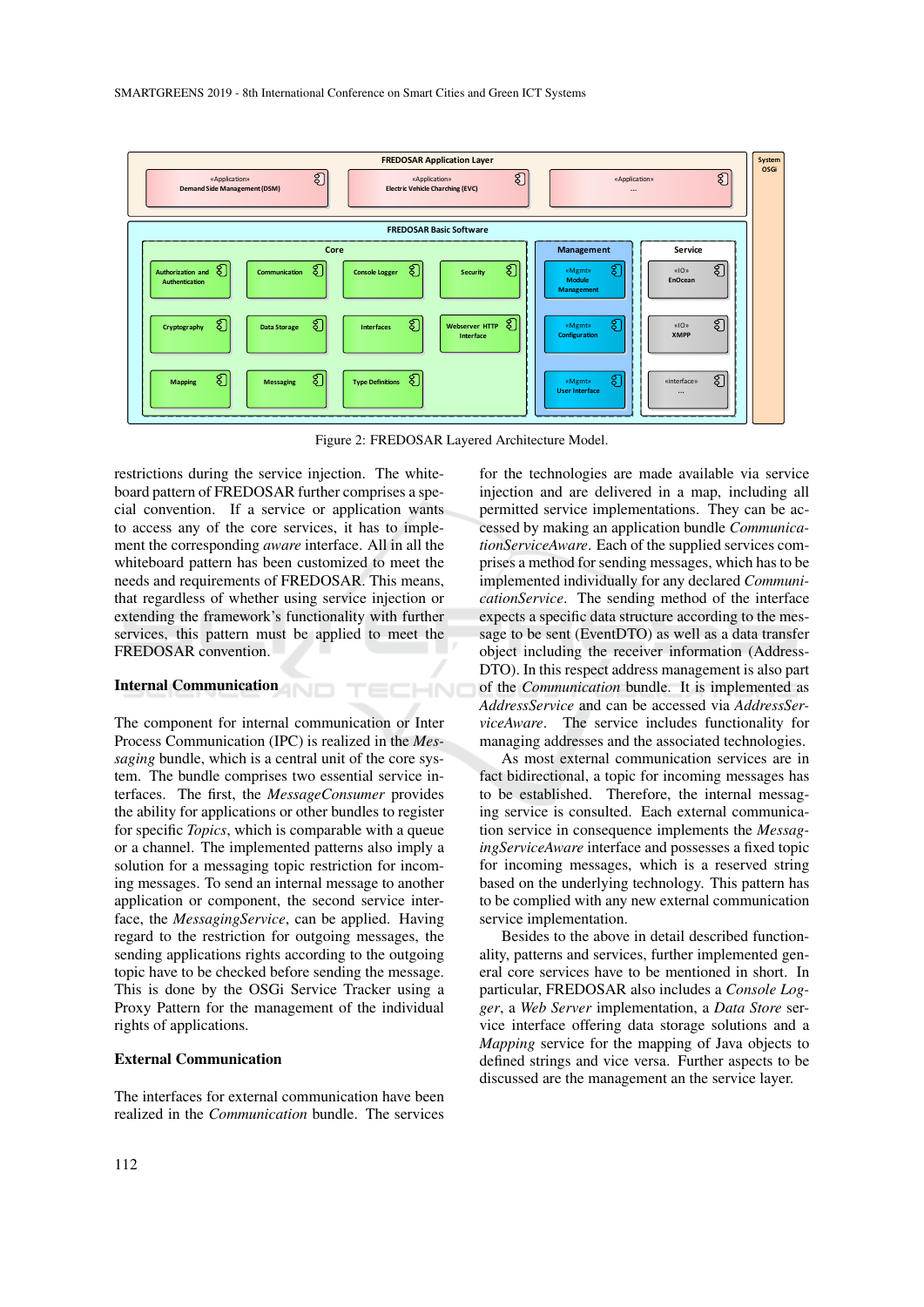## 4.2 The *Management* Layer

The *Management* layer comprises extension functionality for the FREDOSAR *Core*. More precisely it offers services for configuration, observation and module management. Therefore, the management layer as a whole addresses the configurability.

The *Module Management* bundle monitors the life cycles of all FREDOSAR bundles and provides further services or applications to be downloaded from a central repository. To furthermore achieve an adequate solution for bundle configuration, the OSGi ConfigAdmin service has been extended in the *Configuration* bundle. As a result, any service or application bundle can simply be extended with the *ConfiguredService* interface. In combination with the *ManagedService* from OSGi it can be used for preconfiguring service properties as well es updating service properties during runtime.

### 4.3 The *Service* Layer

The *Service* layer of FREDOSAR primarily applies to extensibility and autonomy. From the architecture viewpoint, the service layer follows a well-defined process for service extension. As a result, new services always have to implement existing core interfaces to reach autonomy. This is the major concept of FREDOSAR services.

The current implementation includes services for *I/O*, *DataStore*, *Mapping* and *Messaging*, which can be seen as extensions and/or alternatives to existing core services. As FREDOSAR is declared as an open systems architecture, adding new technology-specific services is also a major part of the ongoing implementation process. At this point of time the service layer already contains *I/O* services for RabbitMQ, XMPP, EnOcean, OPC UA, Serial, P2P, KNX, GPIO, Bluetooth and HTTP, *DataStore* services for JSONFile and MySQL, a GSON *Mapping* service and a *Messaging* service based on RabbitMQ.

## 4.4 Security-related Concepts

Regarding the Security by Design feature and the related requirements, the FREDOSAR core system has been designed with a complying architecture, covering several pivotal concepts and services, including authentication and authorization, a bundle signing and verifying procedure, a component for general service restriction management, a concept for FREDOSAR communication service and channel or topic restriction, and finally a service dealing with basic cryptographic issues.

### Bundle Signing and Verification

The bundle signing and verification process is a central aspect of the FREDOSAR security concept. Basically OSGi provides a Conditional Permission Admin (CPA). It is applied within the FREDOSAR core *Security* bundle and provides the ability to define *Rules* for any service or application bundle in the OSGi execution environment. As a concrete example, the *Security* bundle of FREDOSAR implements a *Rule* for *Core* bundles. It grants comprehensive access rights for bundles that have been signed by the FREDOSAR core certificate. This can be done for any layer or application.

The fundamental element of this approach is the *OSGi Delegation Model* shown in figure 3. In this approach the platform *Operator* assigns specific rights to a chosen *Enterprise*. The rights can be bound to a certificate. As a result, the *Developer* is able to use all services that are needed for a certain development proposal, still having restrictions to services that are not required.



Figure 3: OSGi Delegation Model (OSGi Alliance, 2018).

To accomplish the integrity check, FREDOSAR performs a signature check by default. For this reason, a Certification Authority (CA) has been established at the highest level of a Chain of Trust. The CA is able to sign underlying certificates, to finally prove full integrity for a service in a specific FREDOSAR layer or for applications of any enterprise.

### Authentication and Authorization

Based on the framework's deep focus on security, a dedicated bundle for authentication and authorization has been implemented. A service for both is part of the *Auth* bundle. Authentication for now has been applied for basic user authentication in the HTTP web server implementation. However, the user authentication and authorization service is designed to be simple and straightforward. Hence, it can be used for any user interaction purpose and simply be extended to a token based authentication approach for external service interaction. Regarding the internal communication restrictions, the service also implements an interface for module authorization.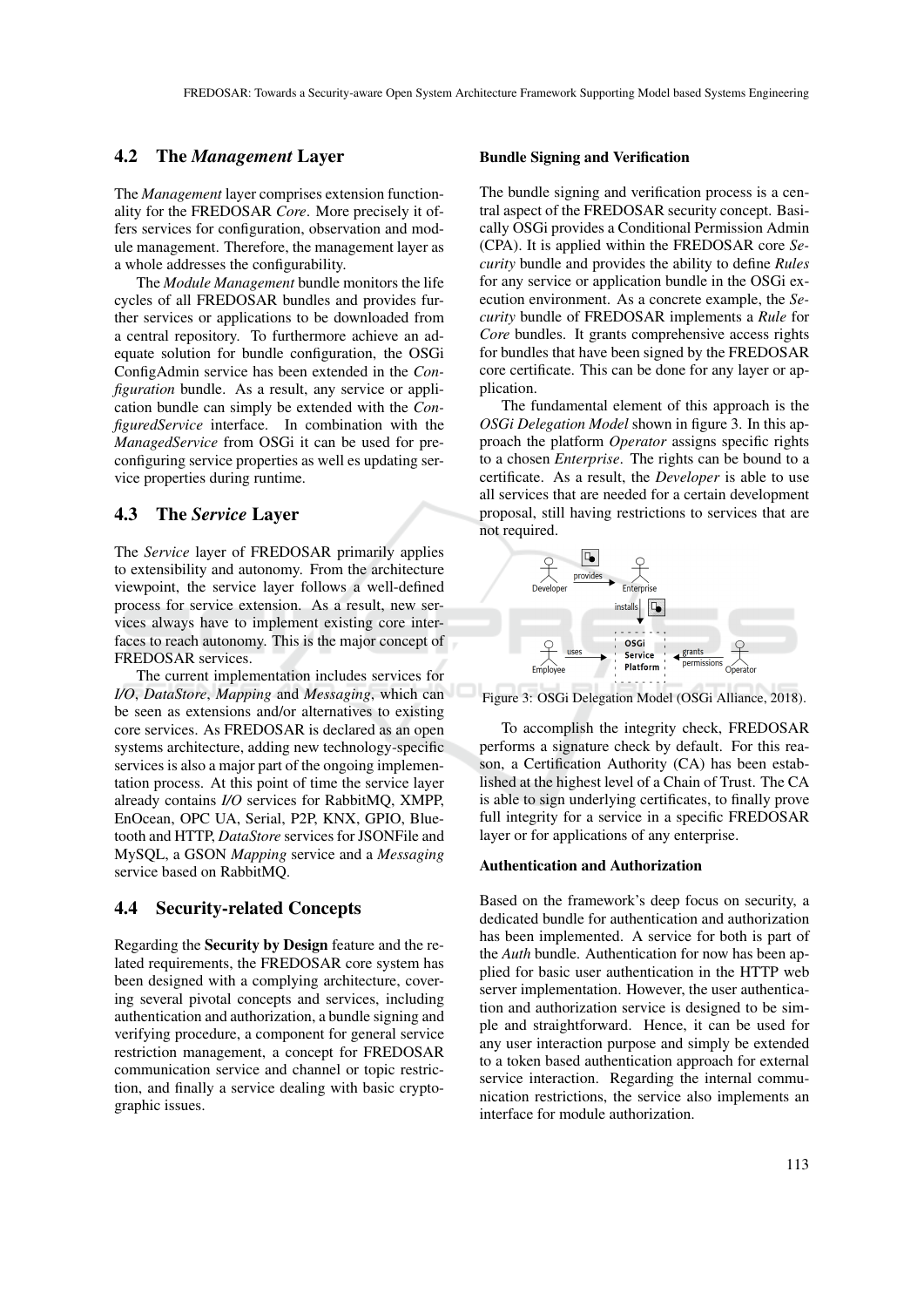#### Communication Service and Topic Restriction

As already mentioned above, FREDOSAR follows a strictly defined layered architecture with layerspecific security restrictions. Thus, no application has access rights to do a direct service injection. The injection is handled by means of the Whiteboard Pattern explained earlier. This is where the *ModuleAuthorizationService* can be integrated to the *ServiceAware-Tracker* of the chosen service to be finally able to restrain the service injection if needed. This approach has been implemented for communication service restriction in FREDOSAR. In the concrete implementation, the *ModuleAuthorizationService* holds a list of authorized applications and the corresponding communication service permissions. To eventually achieve the rights to use the requested communication service, the user has to approve the applications request via the user interface. This is where the application will be authorized for service injection.

The same procedure in a slightly modified way is applied for the internal messaging topic restriction. Thereby, the consuming application requests a specific topic to read from and/or to write to. The approval for the requested topics is again done by the user. With the aid of the *ModuleAuthorizationService*, the core *Messaging* service then handles the permissions of all applications and services. If an application is not permitted to access a topic, the affected message will not be further processed or forwarded. -INC

### Cryptography

The *CryptoService* is a core service that provides standard cryptographic methods and security-related procedures like certificate and key store handling. To fulfill the standard encryption protocols, the *Cryptography* bundle also manages secure sessions for HTTPS and TLS. Furthermore, it offers hashing functionality as well as RSA and AES encryption with appropriate key lengths and algorithms. The *CryptoService* API is generally designed with clear and simple interfaces, making the *Cryptography* bundle a powerful core service for security- and privacy-aware applications.

## 5 DEMAND SIDE MANAGEMENT

For evaluation, the present work refers to a general assessment approach based on a case study and the consequential appraisal of architects, developers, stakeholders and users. During the development process of FREDOSAR, various case studies have been established and implemented as PoC FREDOSAR applica-

tions (*FRAPPS*<sup>4</sup>). Smarthome, Ambient Assisted Living, Smart Metering, Demand Side Management and Electric Vehicle Charging are some of the energy domain related *FRAPPS*. For the framework (architecture) evaluation, Demand Side Management (DSM) has been taken into consideration.

One of the major problems of Smart Grids is the unpredictability of the generated energy from renewable energy systems. The goal of DSM therefore is to achieve power grid stability by controlling huge electrical loads (e.g. heat pumps). DSM has been implemented as a PoC FRAPP, including a number of "real" consumers in a demo world model.

The primary focus during the DSM development was the verification of the general functional requirements of FREDOSAR. Therefore, requirement 3.2 has been tested by making use of two external *CommunicationServices*, GPIO for LEDs simulating the electrical loads and RabbitMQ for the communication between the *Distribution System Operator (DSO)* and the CEMS. External communication in FREDOSAR is usually accompanied by technology- and address management (requirement 3.4). Therefore, the *AddressService* has been implemented and tested. Another aspect of DSM is the individual load control. In this context the DSO sends control commands to the CEMS concerned. This is where the internal *Messaging* has been deployed and requirement 3.1 has been verified. The whole communication procedure has to be built upon clear data structures (requirement 3.3). Hence, a DTO for the control commands has been constructed and tested regarding its simplicity of integration. A final issue was that the *Web Server* service was used to run a RESTful JSON API for the frontend. The whole execution was automatically logged by the *Logging* module.

Another important aspect about the DSM development was the verification of security-related requirements. The goal was to develop DSM in a security-aware manner using the given functionality and the suggested practice of FREDOSAR. Following the OSGi delegation model, a certificate of the enterprise DSM was signed by the FREDOSAR CA, giving DSM related applications access to the needed services and allowing them to be executed in the FRE-DOSAR execution environment. Both, the integrity check (requirement 2.1) and the system function restriction (requirement 2.3) turned out to be fulfilled, as the execution was denied in cases where the application tried to circumvent one of the restrictions. The requirements 2.2 and 2.3 furthermore are a fundamental demand for any FREDOSAR application. Thus, the entitlement to confidentiality has been im-

<sup>4</sup>https://ressel.fh-salzburg.ac.at/FREDOSAR-Frapps